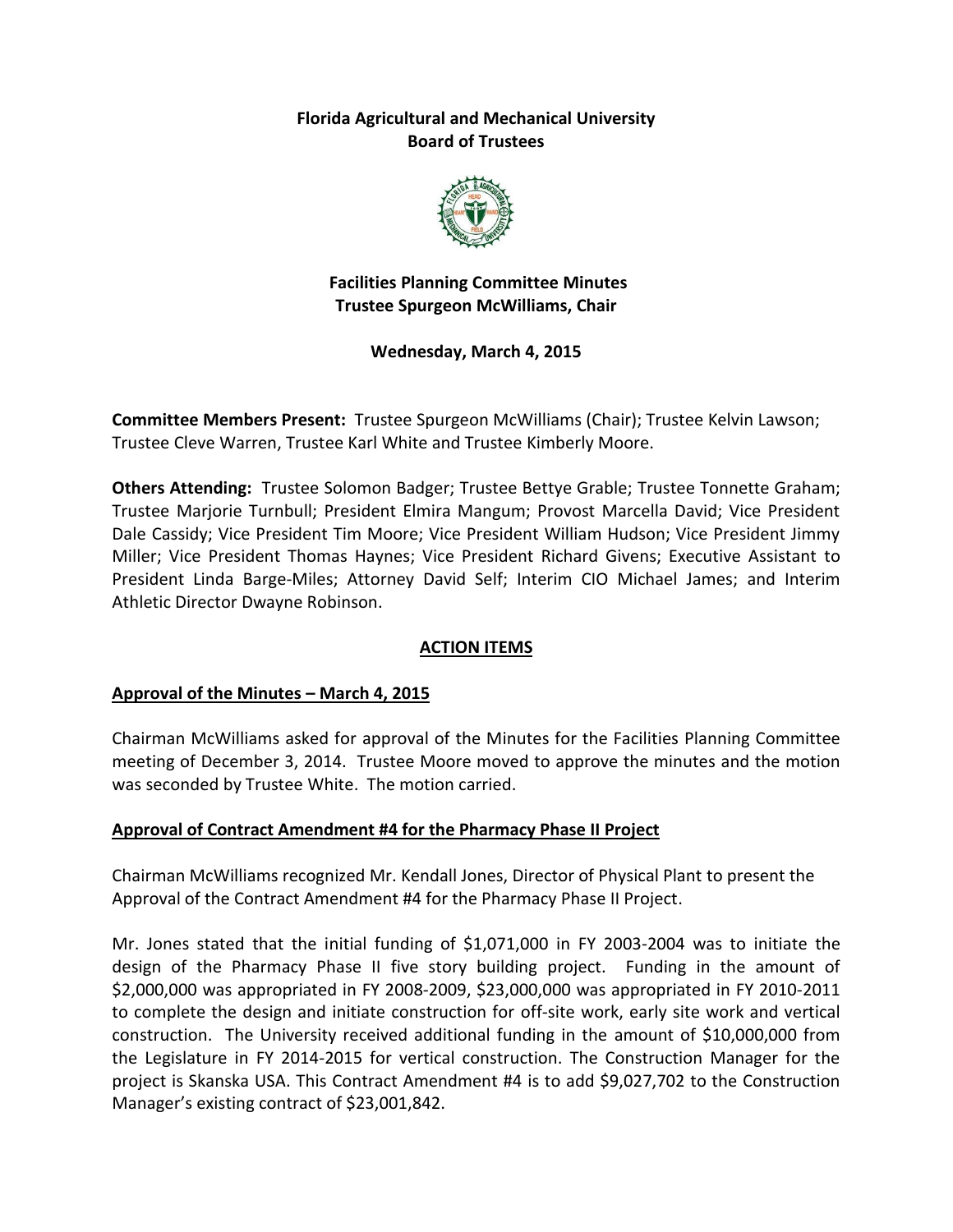To date, three (3) amendments have been approved totaling \$22,817,450 and six (6) change orders have been approved resulting in a total commitment of \$184,392.

Original Contract - \$189,093 for preconstruction work:

- Amendment #1 \$1,493,485 for offsite work;
- Amendment #2 \$1,134,872 for early site work; and
- Amendment #3 \$20,000,000 for vertical construction work;
- Change Order # 1 Revised the scope of work to the off-site parking, retention pond, and Substantial Completion Date, at no cost;
- Change Order #2 Revised the Substantial Completion Date for the off-site parking and retention pond, at no cost;
- Change Order #3 Increased the GMP by \$184,392 for retaining wall modifications, storm water system modifications, fire line modifications, installation of a counterpoise electrical duct bank, removal of unsuitable soils, and increased general conditions;
- Change Order #4 Was a deduction of \$500,000 from the Construction Manager's Contract so the University, rather than the Contractor, could make purchases of construction materials and thus realize savings in unpaid sales taxes;
- Change Order #5 Realigned ongoing construction activities at no additional costs to accommodate long lead items, general conditions and associated revisions required by structural engineer of record;
- Change Order #6 Added a secondary 15KVA electrical power feed to the northeast portion of the campus in case the primary power feed should fail for a total cost of \$106,550.

The University's Construction and Facilities Management staff and the architect/engineering firm for the project have reviewed Contract Amendment #4 and concur with its justification and cost. This Contract Amendment #4, if approved, will result in a revised contract amount of \$32,029,544 for the Construction Manager's contract.

The Facilities Planning Committee vote resulted in a recommendation that the Board approve Contract Amendment #4, for the Pharmacy Phase II project, which increases the existing agreement of \$23,001,842 by \$9,027,702 to the new amount not to exceed \$32,029,544.

| Amendment #4 for the             | Was there a required bid process associated with this new work by    |
|----------------------------------|----------------------------------------------------------------------|
| <b>Pharmacy Phase II Project</b> | expanding the scope of work that addresses the 9 million plus?       |
|                                  | (Moore)                                                              |
|                                  | No, the authority was already approved, we are just adding to the    |
|                                  | contract. It was a phase funded project from the Board of Governors. |
|                                  | (Jones)                                                              |
|                                  | Are we moving forward with a specific vendor? (Moore)                |
|                                  | No, this is just considered one project. (Jones)                     |

## **Questions/comments associated with this item:**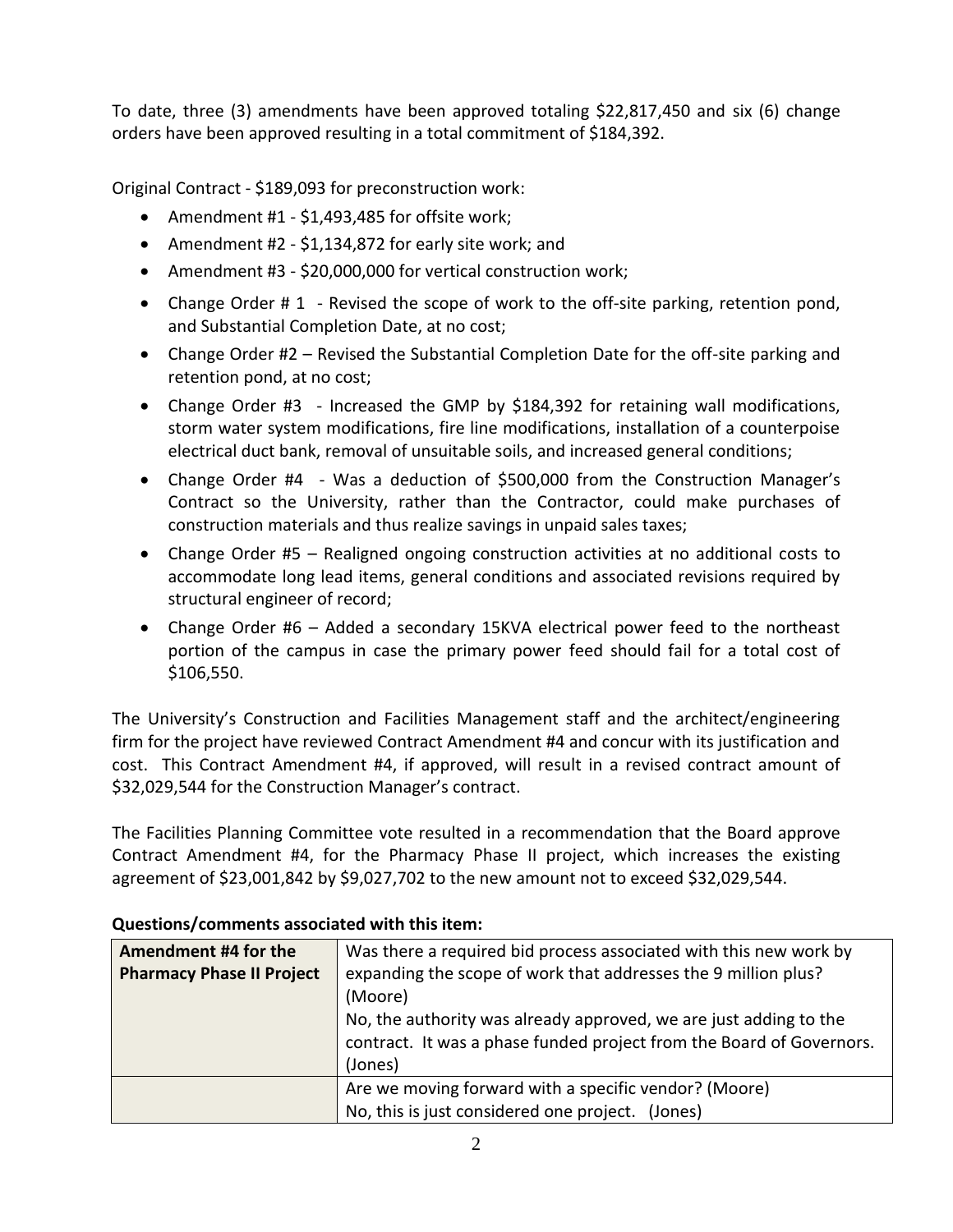| Did additional funds expand the scope of work? Is your required bid |
|---------------------------------------------------------------------|
| process attached to the expansion of the scope of work? (Moore)     |
| No. (Jones)                                                         |
| This is an ongoing project and does not complete the whole scope of |
| the project. As we are aware, the Legislature appropriates money in |
| phases. (McWilliams)                                                |
| That is correct. (Jones)                                            |

Trustee McWilliams asked for approval of the Contract Amendment #4 for the Pharmacy Phase II project, which increases the existing agreement of \$23,001,842 by \$9,027.02 to the new amount not to exceed \$32,029,544. Trustee Lawson moved to approve the Contract Amendment #4 for the Pharmacy Phase II project and the motion was seconded by Trustee White. The motion carried.

### **Information Items**

#### **Project Updates**

Mr. Jones was recognized to discuss the three (3) project updates. Mr. Jones gave the following updates:

#### **Pharmacy Building Phase II**

Mr. Jones stated that the foundation and vertical steel work is progressing. The University's project team collaborated with the architect, construction manager (CM) and Pharmacy administration as the project scope was finalized. Based on the remaining funding, two of the five floors will be shelled until additional funding is identified. The project estimate previously provided by our original consultant has proven to be inconsistent with the CM's estimated project cost.

| <b>Pharmacy Building Phase II</b> | Was the estimate originally provided by the architect? (Warren)      |
|-----------------------------------|----------------------------------------------------------------------|
|                                   | The original architect of record provided the estimate, which was    |
|                                   | proven not to be a good estimate. (Jones)                            |
|                                   | When the estimate was received, did we also receive an estimate      |
|                                   | from the Construction Manager? (Warren)                              |
|                                   | Yes, much later in the process. (Jones)                              |
|                                   | Are we suffering from project creep in the scope of this building or |
|                                   | were we off base originally? (Warren)                                |
|                                   | The architect was off base. (Jones)                                  |
|                                   | Was this contract bid to some upper limit? As additions are made to  |
|                                   | the building, are we within that upper limit? If we have a greater   |
|                                   | scope that is beyond the original bid of the contractor, is this new |
|                                   | scope competitively bid? Does it just get added to the existing      |
|                                   | contract of the existing contractor? (Warren)                        |

#### **Questions/comments associated with this item:**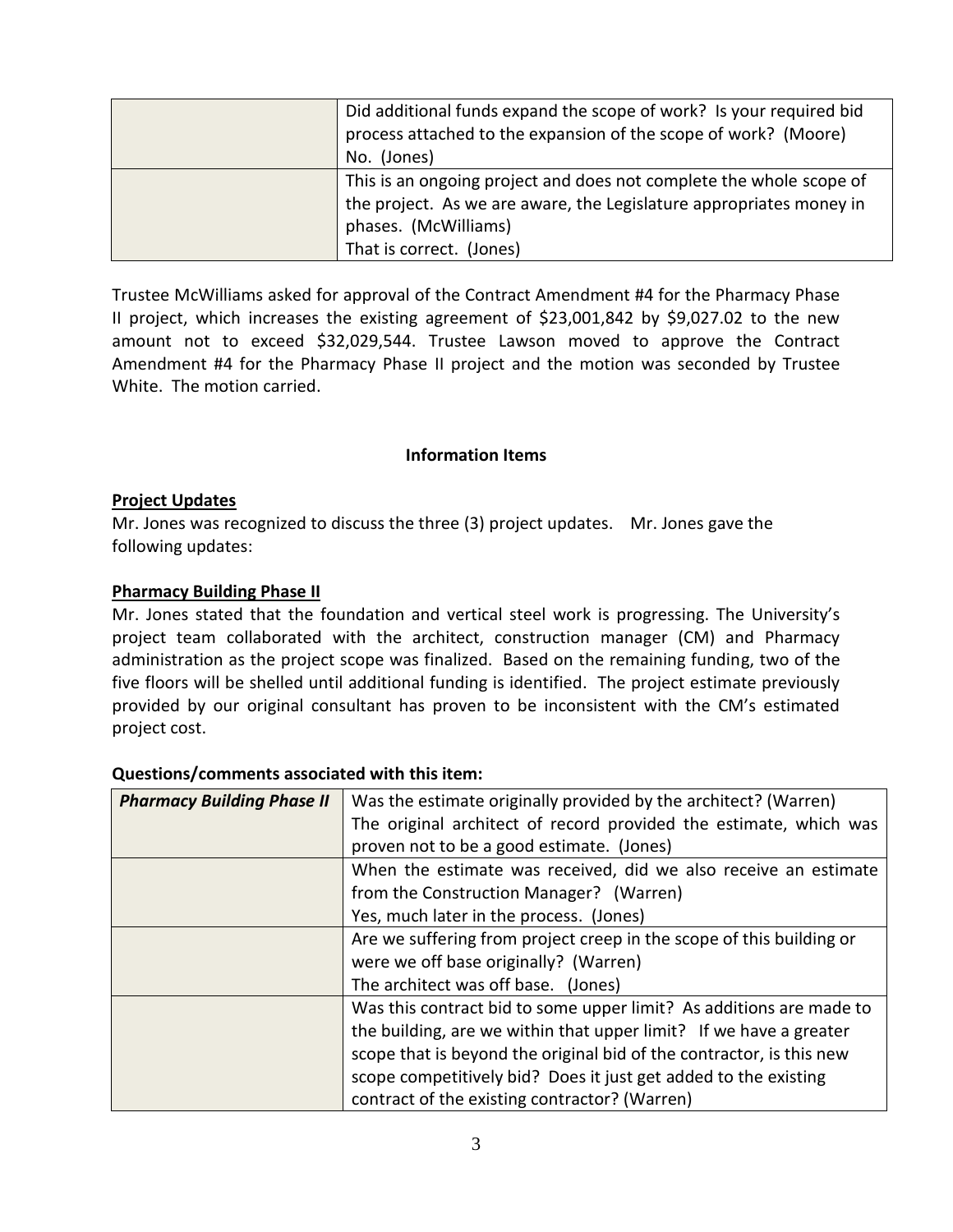| The Construction Manager was originally awarded the bid to build        |
|-------------------------------------------------------------------------|
| the project out. The work behind that bid is to develop a budget        |
| that is consistent with the design of the architect. The current        |
|                                                                         |
| budget is \$36 million, which is considered to completely build out the |
| Pharmacy Building. (Jones)                                              |
| Was it contracted to build out the building irrespective of the         |
| budget? (Warren)                                                        |
| Yes. (Jones)                                                            |
| When we do the provisions, what kind of failsafe do we have that        |
| protects us against budget creep? Is there a penalty clause if the      |
| Construction Manager gives us a figure and then requests more           |
| funds? What kind of penalties are there and what assurance do we        |
| have within the contract that the Construction Manager understands      |
| that we need to stay within the budgeted amount? Do we look at          |
| value engineering? What is the process for making sure that we stay     |
| within the amount of money allotted? (Moore)                            |
| Those provisions are in each contract. However, on this particular      |
| project, we had problems with the initial design team. We had to        |
| remove that design team after a certain point. We have a new            |
| architect of record. We are in the process of reconciling the issues    |
| with the first architect, his proposed budget and the actual            |
| construction costs for the project. (David Self)                        |
| Why did we have trouble with the initial architect's design? Why        |
| were we not able to anticipate that up front? What changed?             |
| (Moore)                                                                 |
| Later on in the process, we found that that particular architect had to |
| be replaced. We did get the complete design drawings from him,          |
| but it took about 18 months. (David Self)                               |
| Was there any way of knowing this ahead of time through the             |
| bidding process? What assurances do we have that the person that        |
| we select is going to be able to complete the project to our            |
| satisfaction? There seems to be a pattern that we are changing in       |
| mid-stream and I would like to know what we are doing so that this      |
| does not happen again?<br>(Turnbull)                                    |
| The selection process started in 2003-2004. It was a competitive        |
| process with the bidding process that was in place at that time. Each   |
|                                                                         |
| professional is required to have the proper insurance coverage along    |
| with a payment and performance bond. We do have those in place.         |
| (David Self)                                                            |
| Are we required to take the low bid or can we look at credentials and   |
|                                                                         |
| actually go above the low bid if we find that the low bid is not up to  |
| our standards? (Turnbull)                                               |
| It depends on the particular selection process that we use on a         |
| particular project. It could be a bid process or it could be an         |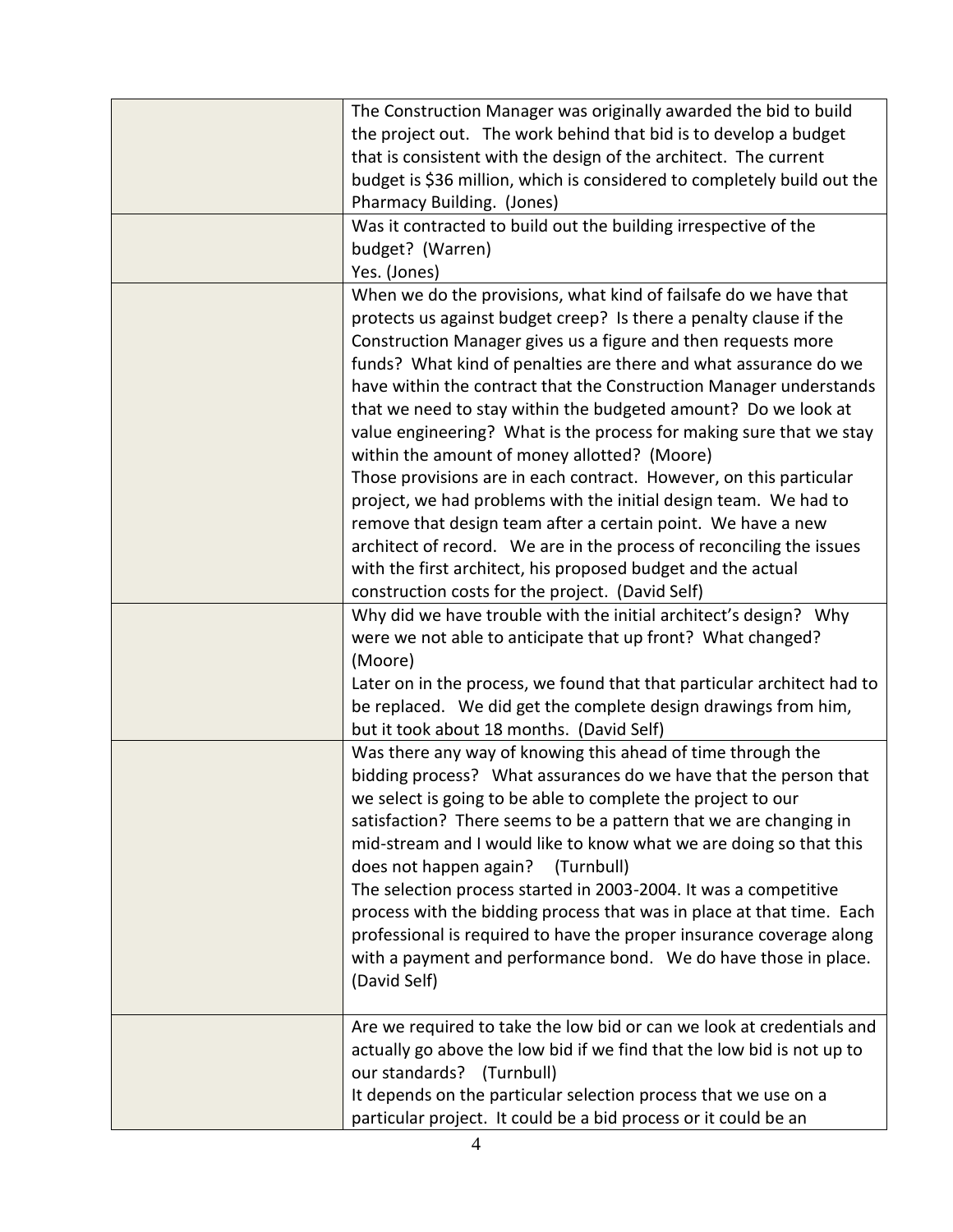| invitation to negotiate. (David Self)                                   |
|-------------------------------------------------------------------------|
| We used a competitive bidding process, but the criteria, background     |
| and experience were also taken into consideration. (Kendall)            |
| In reference to the two of the five floors that will be shelled, are we |
| requesting additional money from the Legislature to complete the        |
| project? (White)                                                        |
| No, currently the additional funding being requested is for furniture   |
| and equipment, which is \$1.48 million. (Jones)                         |
| Is there any action toward dealing with the women's dormitory           |
| situation from a facilities standpoint? (McWilliams)                    |
| We are looking at a few options to possibly repurpose the facility.     |
| There are several options on the table in terms of what would be the    |
| appropriate way to move forward. Nothing has been decided at this       |
| point. (Jones)                                                          |
| ACTION ITEM: Do you have any idea when you would be able to             |
| provide us with a report about what your options are and your           |
| timeframe? (McWilliams)                                                 |

Chairman McWilliams recognized President Mangum to provide her thoughts on the University facilities.

A Senior Leadership Retreat is scheduled for next week to look at the Campus Master Planning and facility needs. We will also discuss the repurposing of some of the facilities that are vacant. Housing is one of them, but academic space and how we grow out our academic community is significantly an important part of that and how we reuse some of the existing facilities. We have seen some proposals for alternatives that we are using in trying to fundraise around certain types of facilities, but holistically we need to review the Master Plan to see what it is that we need to do as it relates to our academic programs before we make decisions or entertain a lot of proposals about housing and other alternative uses for existing facilities. We will provide more information in the next couple of weeks, but it will take a planning effort of the entire campus in order for us to make some definitive proposals to you about how we build out the campus. (President Mangum)

### **FAMU/FSU College of Engineering Phase III**

Mr. Jones stated that the contract with the original architect of record has been executed and the project team is working with the consultants to define the additional project scope of work. The project team is working to develop the contract amendment for the original construction manager for the additional allocation. The CM's contract amendment will be brought to the Board of Trustees for approval.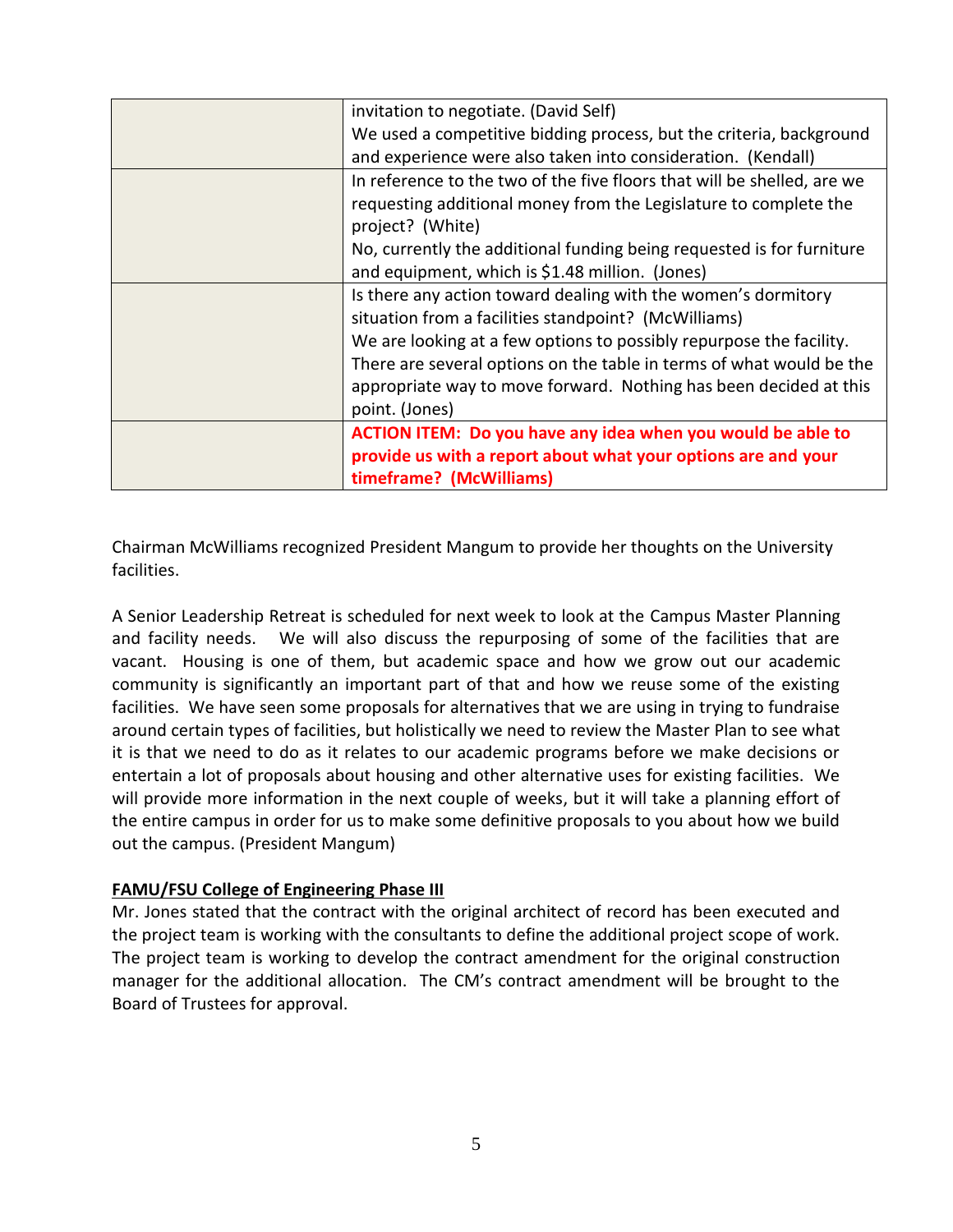### **Questions/comments associated with this item:**

| <b>FAMU/FSU College of</b>   | I am confused on the various phases of the College of Engineering.<br>What are we requesting from the Legislature this year? Is this an |
|------------------------------|-----------------------------------------------------------------------------------------------------------------------------------------|
| <b>Engineering Phase III</b> | additional building, additional upkeep, or additional maintenance?                                                                      |
|                              | Are we constructing another building? (Turnbull)                                                                                        |
|                              | The current appropriation of \$10 million was decided by the Board of                                                                   |
|                              | Governors to be used for renovation activity in the existing facilities.                                                                |
|                              | (Jones)                                                                                                                                 |
|                              | Is this Phase III? (Turnbull)                                                                                                           |
|                              | It is considered a portion of Phase III. (Jones)                                                                                        |
|                              | So we don't have all the funding for Phase III? (Turnbull)                                                                              |
|                              | No. (Jones)                                                                                                                             |
|                              | We might want to clarify that so that no one gets the idea that we                                                                      |
|                              | have the funding for the entire project. My main concern is that we                                                                     |
|                              | want to make sure that people understand what is left to be done.                                                                       |
|                              | (Turnbull)                                                                                                                              |
|                              | All of the \$10 million will be used for renovation. (Jones)                                                                            |
|                              | When looking at the bid process and the suppliers that we use, we                                                                       |
|                              | need to look harder at the people we choose. We need to review                                                                          |
|                              | their track record to see if they have delivered what they agreed to in                                                                 |
|                              | the contract. This may help with the elimination during the bidding<br>process. (Lawson)                                                |
|                              |                                                                                                                                         |
|                              | It would be good for the Committee to hear how we have changed our                                                                      |
|                              | process and what we have learned. It would be beneficial to walk the                                                                    |
|                              | Committee through the different processes. In terms of how we look                                                                      |
|                              | at bidding, there is a focus on the lowest cost to build. I feel that we                                                                |
|                              | should be concerned with the total cost to operate over the life of the                                                                 |
|                              | building and that may not necessarily be the lowest cost to build.                                                                      |
|                              | Each year we have to deal with the final product of what is built. I                                                                    |
|                              | strongly suggest that we figure out a way, in our process, to make that                                                                 |
|                              | a serious part of what we are looking at so that we don't make poor                                                                     |
|                              | decisions in focusing on the lowest cost to bid. (White)                                                                                |
|                              | The construction business processes were updated about a year and a                                                                     |
|                              | half ago and approved by the Board of Trustees. These points were                                                                       |
|                              | taken into consideration as we updated the project material. (Jones)                                                                    |

## **SGA Grand Ballroom /Student Union**

Mr. Jones reported that the Grand Ballroom renovation project started in October 2014 and was scheduled to be substantially completed at the end of January 2015, however, due to project scope changes; substantial completion has been extended to March 2015.